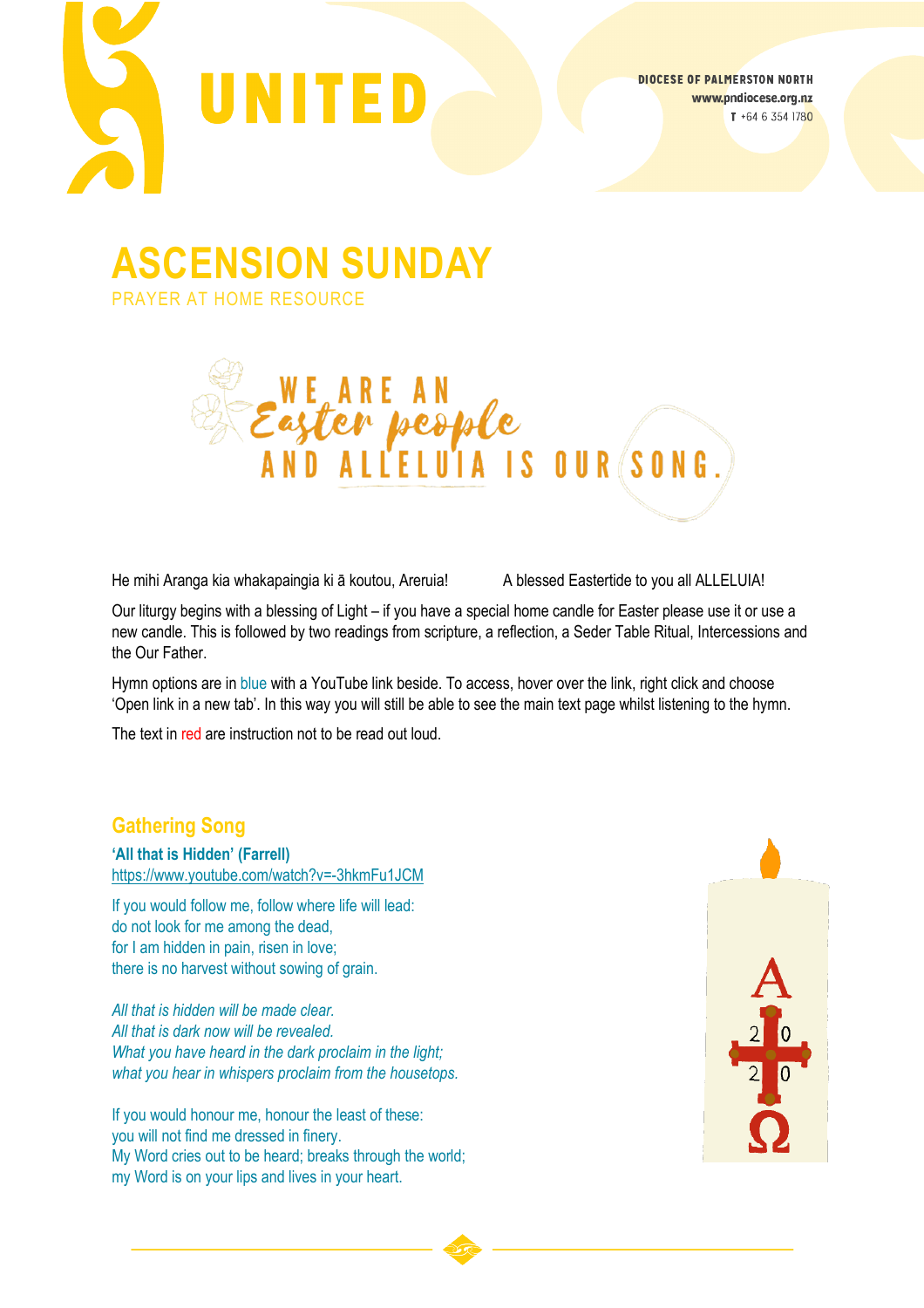If you would speak of me, live all your life in me: my ways are not the ways that you would choose; my thoughts are far beyond yours, as heaven from earth; if you believe in me my voice will be heard.

If you would rise with me, rise through your destiny: do not refuse the death which brings you life, for as the grain in the earth must die for rebirth, so I have planted your life deep within mine.

*Bernadette Farrell © 1988 OCP Publications All Rights Reserved A-625975 One License*

The Leader lights the candle and says this prayer.

#### **Leader**

Let us pray Blessed are you, Lord, God of light, Creator of the Universe. Gather us near to you on this holy day. May the warmth and light of this flame remind us of your love and presence, God with us, through the Risen Christ.

#### Amen.

## **A Blessing of Light He Whakapaingia o te Rama**

#### **Kaiārahi**

Me īnoi tatou Whakapaingia i ā koe, e te Atua, Matua o te rama, te Kaihanga o te Ao.

Whakahuihui i a tātou tatangia ki a koe ki runga i tēnei rā tapu.

Me kore te mahanatanga me te rama o tēnei mura, me whakamahara i a tātou te aroha me te aroaro. Ko te Matua ki ā mātou mā te Aranga ake o te Karaiti.

Amine

#### **Glory to God (Tony Alonso)**

[https://www.youtube.com/watch?v=vnmNz](https://www.youtube.com/watch?v=vnmNz-gsFsM&list=RDvnmNz-gsFsM&start_radio=1&t=26)-gsFsM&list=RDvnmNz-gsFsM&start\_radio=1&t=26 *Refrain:* Glory to God in the highest, and earth peace to people, people of good will.

The Leader passes the candle to the Reader.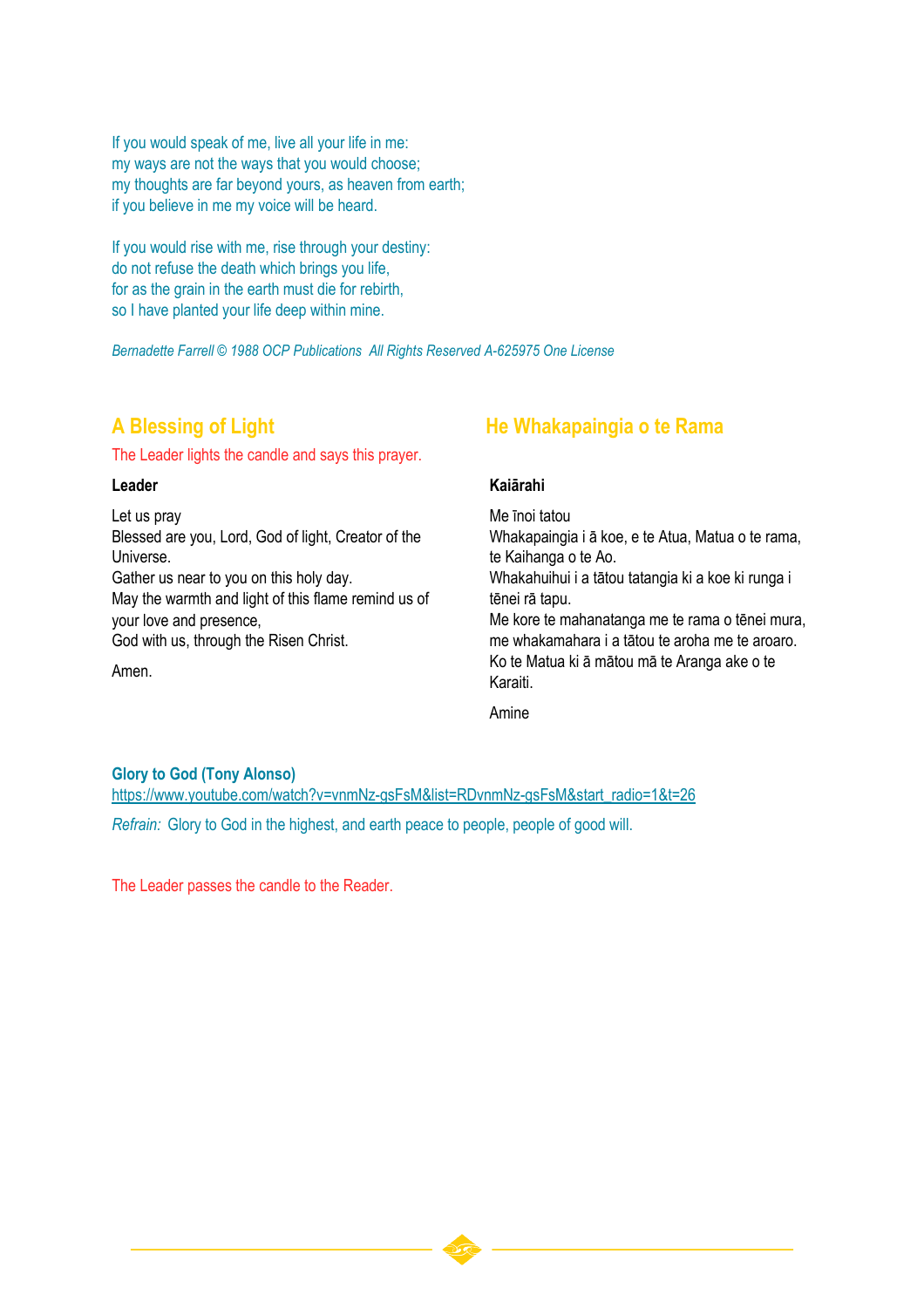## **Acts of the Apostles**

In the first book, Theophilus, I dealt with all that Jesus did and taught until the day he was taken up, after giving instructions through the Holy Spirit to the apostles whom he had chosen. He presented himself alive to them by many proofs after he had suffered, appearing to them during forty days and speaking about the kingdom of God. While meeting with the them, he enjoined them not to depart from Jerusalem, but to wait for "the promise of the Father about which you have heard me speak; for John baptized with water, but in a few days you will be baptized with the Holy Spirit."

When they had gathered together they asked him, "Lord, are you at this time going to restore the kingdom to Israel?"

He answered them, "It is not for you to know the times or seasons

that the Father has established by his own authority. But you will receive power when the Holy Spirit comes upon you,

and you will be my witnesses in Jerusalem, throughout Judea and Samaria,

and to the ends of the earth."

When he had said this, as they were looking on, he was lifted up, and a cloud took him from their sight.

While they were looking intently at the sky as he was going,

suddenly two men dressed in white garments stood beside them.

They said, "Men of Galilee,

why are you standing there looking at the sky? This Jesus who has been taken up from you into heaven

will return in the same way as you have seen him going into heaven."

# **Ngä Mahi a Ngä Äpötoro**

Tö mua pukapuka, he mea hanga näku, e Teopira, mö ngä mea katoa i tïmata ai a Hëhu te mahi, te ako. Tae noa ki te rä i whakatakoto tikanga ai ia i runga i te Wairua Tapu ki ngä Äpötoro i whirwhiria e ia, ä, tangohia ake ana ia. He maha anö ngä tohu i whakakite ora ai ia i ä ia ki a rätou i muri i töna matenga, i ä ia hoki e kitea ana e rätou i roto i ngä rä e whä tekau, e körero ana i ngä mea o te rangatiratanga o te Atua. Ä, ka kai tahi ia me rätou, ka ako ia ki a rätou kia kaua rätou e haere atu i Hiruharama, ëngari kia täria te mea i meingatia i mua e te Matua i rongo rä koutou ki töna mängai. I iriiri hoki a Hoane ki te wai, ko koutou ia, ekore e maha ake ngä rä ka iriiria ki te Wairua Tapu. Ä, ka huihui mai rätou, ka ui ki ä ia: E te Ariki, ko te wä ianei tënei e whakahoki ai koe i te rangatiratanga ki a Iharaira? Na, ka mea ia ki a rätou: Ekore e ähei kia möhio koutou ki ngä rā ki ngä haora. Kua waiho e te Matua mäna ake te tikanga. Ëngari ka whiwhi koutou ki te kaha o te Wairua Tapu, meake haere mai ki runga i a koutou. Ä, hei kaiwhakaatu koutou möku ki Hiruharama, ki Huria katoa, ki Hamäria hoki ä puta noa ki te wähi whakamutunga o te whenua. Ä, ka mutu täna körero i ënei mea, i a rätou anö e titiro ana, ka tangohia atu ia ki runga, ä, nä tëtahi kapua ia i whakangaro atu i ö rätou kanohi. Ä, i a rätou e titiro matatau atu ana ki ä ia, i ä ia e haere ana ki te rangi, na, tokorua ngä tängata e tü ana i töu rätou taha, he mä ngä käkahu. Ä, i mea mai räua: E ngä tängata o Karirea, he aha tä koutou e tü na? E titiro atu na ki te rangi? Ko tënä Hëhu kua tangohia atu na i a koutou ki te rangi, ka përä anö töna haerenga mai me töna haerenga atu ki te rangi i kite na koutou.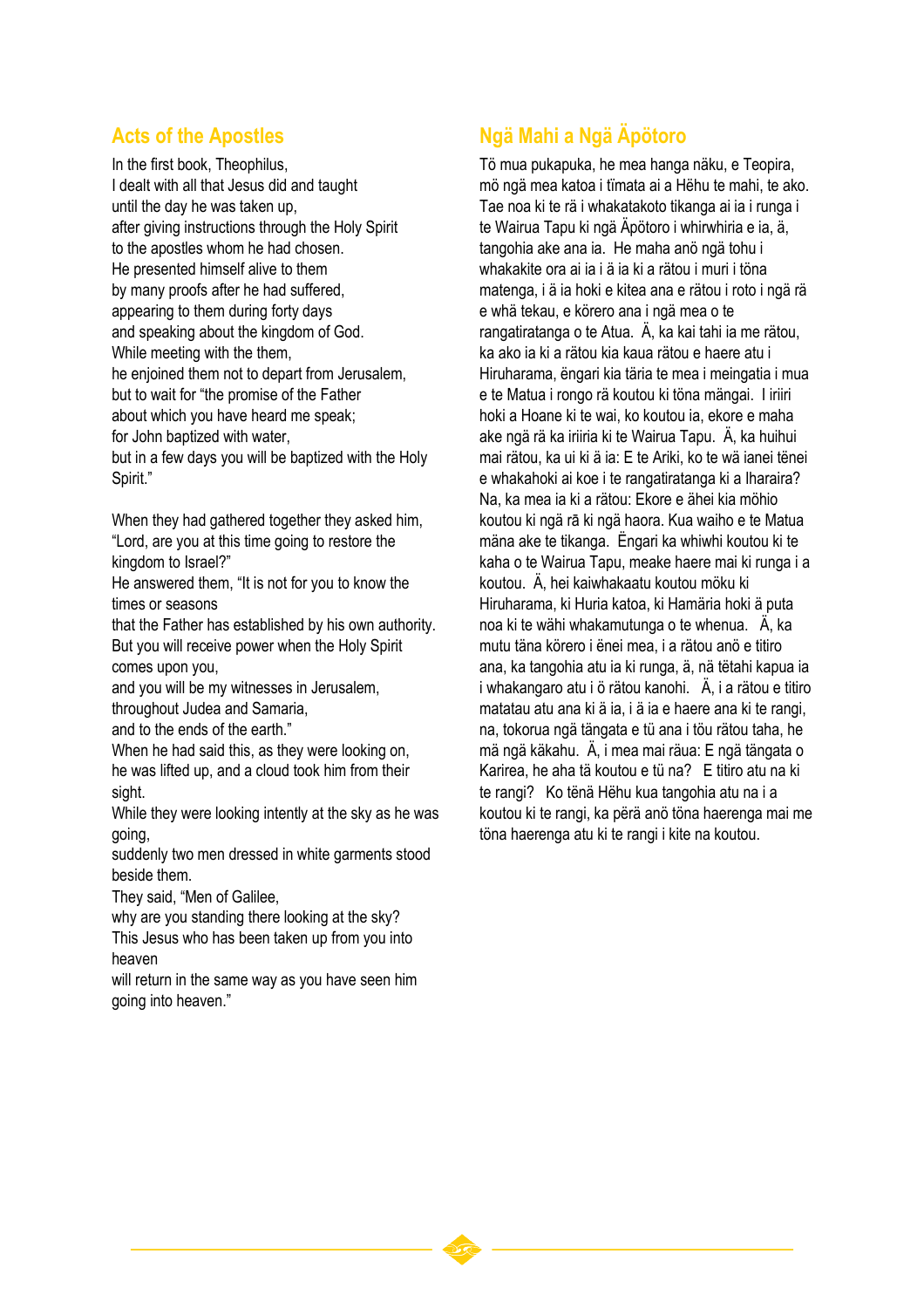## **Psalm 47**

**'God mounts his throne' (Haugen)** <https://www.youtube.com/watch?v=KLUo4gXd0T4>

*Refrain:* God mounts his throne to shouts of joy. O sing your praises to the Lord.

*Marty Haugen 1983 GIA Publications All Rights Reserved. A-625975 One License*

## **Haami 47**

**Kua kake atu te Atua i roto i te hämama, i roto i te tangi o te tëtere.**

Päkia ö koutou ringa, e ngä iwi katoa, hämama ki te Atua, kia hari te reo. Nö te mea he wehi te Ariki, te Runga Rawa he kïngi nui nö te whenua katoa.

Kua kake atu te Atua i roto i te hämama, te Ariki i roto i te tangi o te tëtere. Hïmene ki te Atua, hïmene atu ki to tätou Kïngi, hïmene atu

Ko te Atua hoki te Kïngi o te whenua katoa, hïmene atu i runga i te möhio: Ko te Atua te Kïngi o ngä tauiwi. E noho ana te Atua i runga i te toröna o töna tapu.

## **Matthew 28.16-20**

The eleven disciples went to Galilee,

to the mountain to which Jesus had ordered them. When they saw him, they worshiped, but they doubted.

Then Jesus approached and said to them,

"All power in heaven and on earth has been given to me.

Go, therefore, and make disciples of all nations, baptizing them in the name of the Father,

and of the Son, and of the Holy Spirit,

teaching them to observe all that I have commanded you.

And behold, I am with you always, until the end of the age."

## **Matiu 28.16-20**

Na ka haere ngä akonga kotahi tekau mä tahi ki Karirea, ki te maunga, ki te wähi i whakaritea e Hëhu ki a rätou. Ä, to rätou kitenga i ä ia, ka koropiko ki ä ia, ko ëtahi ia i pöhëhë ki ä ia. Na, ka whakatata mai a Hëhu , ka körero ki a rätou, ka mea: Kua homai katoa ki a au te mana i te rangi i te whenua. Na, haere koutou, whakaakona ngä iwi katoa, iriiria rätou ki te ingoa o te Matua me te Tamaiti me te Wairua Tapu. Akona rätou kia whakaritea ngä mea katoa i whakahaua e ahau ki a koutou. Ä, tënei ahau kei a koutou i ngä rä katoa, tae noa ki te mutunga o te ao.

## **Thought for today**

Five years ago this month, Pope Francis launched his ground breaking encyclical "Laudato Si' – On Care for our Common Home." As the world emerges from the COVID-19 pandemic, the message of Laudato Si', that all of life is interconnected, is a timely reminder of the need for coordinated action to overcome interrelated environmental, economic and social crises.

Laudato Si' Week ends today on Sunday, 24 May. All people are invited to pray the Common Prayer for the 5th Anniversary of Laudato Si' at noon in their respective local time in a wave of global solidarity. For the prayer and other information go to the special website - https://laudatosiweek.org/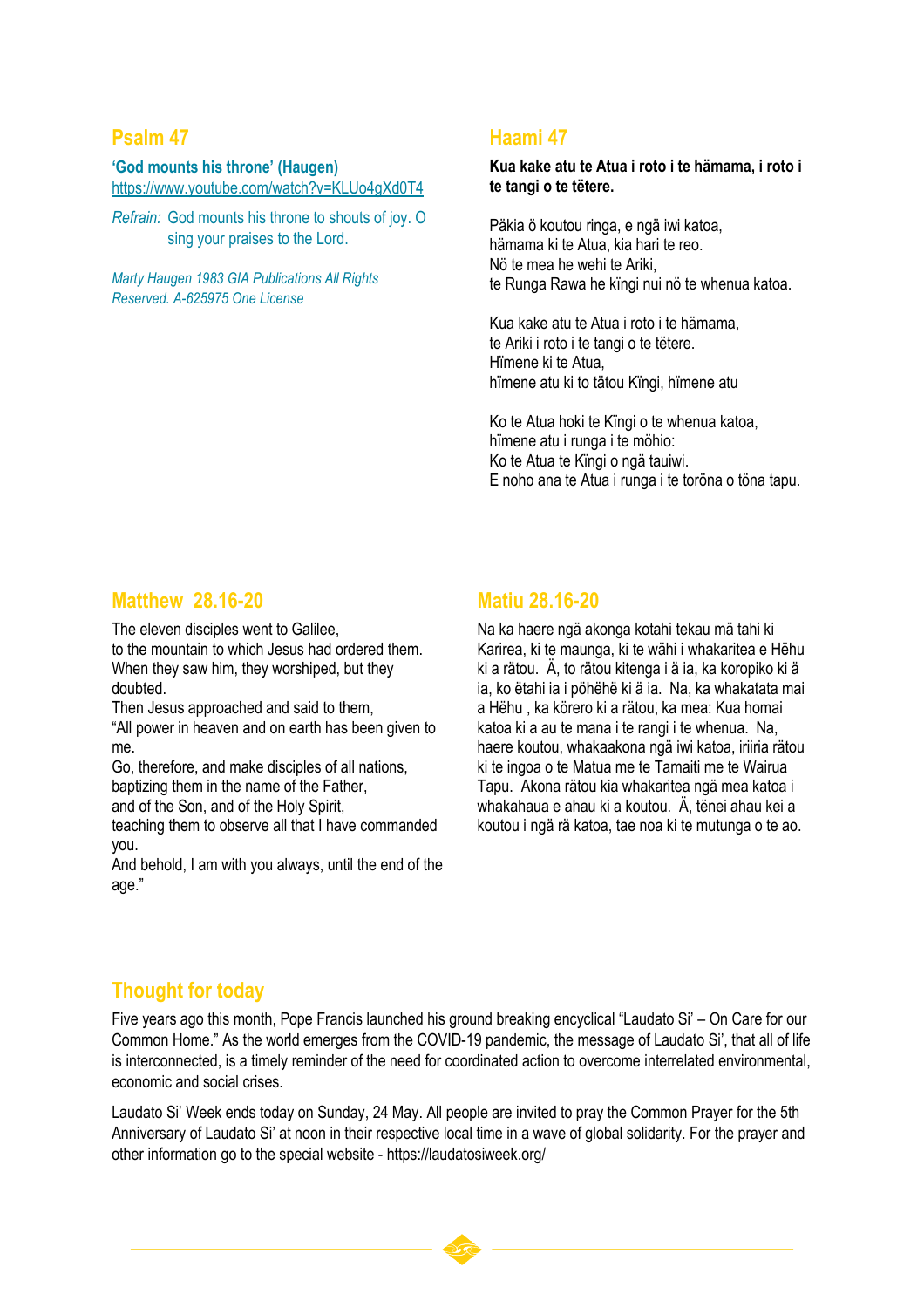## **Prayers**

#### Pray together or take a prayer each

For the Church – that all Christian churches will strive towards unity, actively seeking ways to tell stories, pray and serve together as one body.

#### **All: E te Ariki whakarongo mai rā ki ā mātou /Lord hear us**

For the people who govern and direct the world's financial systems – that their hearts may be enlightened, and they use wisely the power they have to bring health and healing to the poorest of the world's peoples. **All: E te Ariki whakarongo mai rā ki ā mātou /Lord hear us**

For poor nations without adequate health systems – that their governments recognise the importance of providing good health care for all their citizens and that they are supported by wealthy countries. **All: E te Ariki whakarongo mai rā ki ā mātou /Lord hear us**

For teachers in Catholic Schools – that they understand their role as disciples and story-tellers, forming children in their care to love God, to know they are loved by God, and to try to be guided by Jesus. **All: E te Ariki whakarongo mai rā ki ā mātou /Lord hear us**

For grandparents and parents – that through their conscious attentiveness and rich story-telling to children, they stir in them a sense of wonder that leads to inspiration, affirmation, delight, understanding and faith. **All: E te Ariki whakarongo mai rā ki ā mātou /Lord hear us**

Please add your own prayers

## **The Lord's Prayer**

#### Everyone prays this together

Our Father in heaven, hallowed be your name, your kingdom come, your will be done, on earth as in heaven.

Give us today our daily bread. Forgive us our sins as we forgive those who sin against us.

Save us from the time of trial and deliver us from evil. For the kingdom, the power, and the glory are yours now and for ever. Amen.

#### Kua akona nei tātou e tō tātou Ariki, ka īnoi tatou

E tō mātou Matua i te rangi Kia tapu tōu Ingoa. Kia tae mai tōu rangatiratanga. Kia meatia tāu e pai ai ki runga ki te whenua, kia rite anō ki tō te rangi. Hōmai ki a mātou āianei he taro mā mātou mō tēnei rā. Murua ō mātou hara, Me mātou hoki e muru nei i ō te hunga e hara ana ki a mātou. Āua hoki mātou e kawea kia whakawaia; Engari whakaorangia mātou i te kino: Nōu hoki te rangatiratanga, te kaha, me te korōria, Āke ake ake. Āmine.

**E tō mātou Matua (sung Our Father with words)** [https://www.youtube.com/watch?v=QIyK7c\\_Az8g](https://www.youtube.com/watch?v=QIyK7c_Az8g)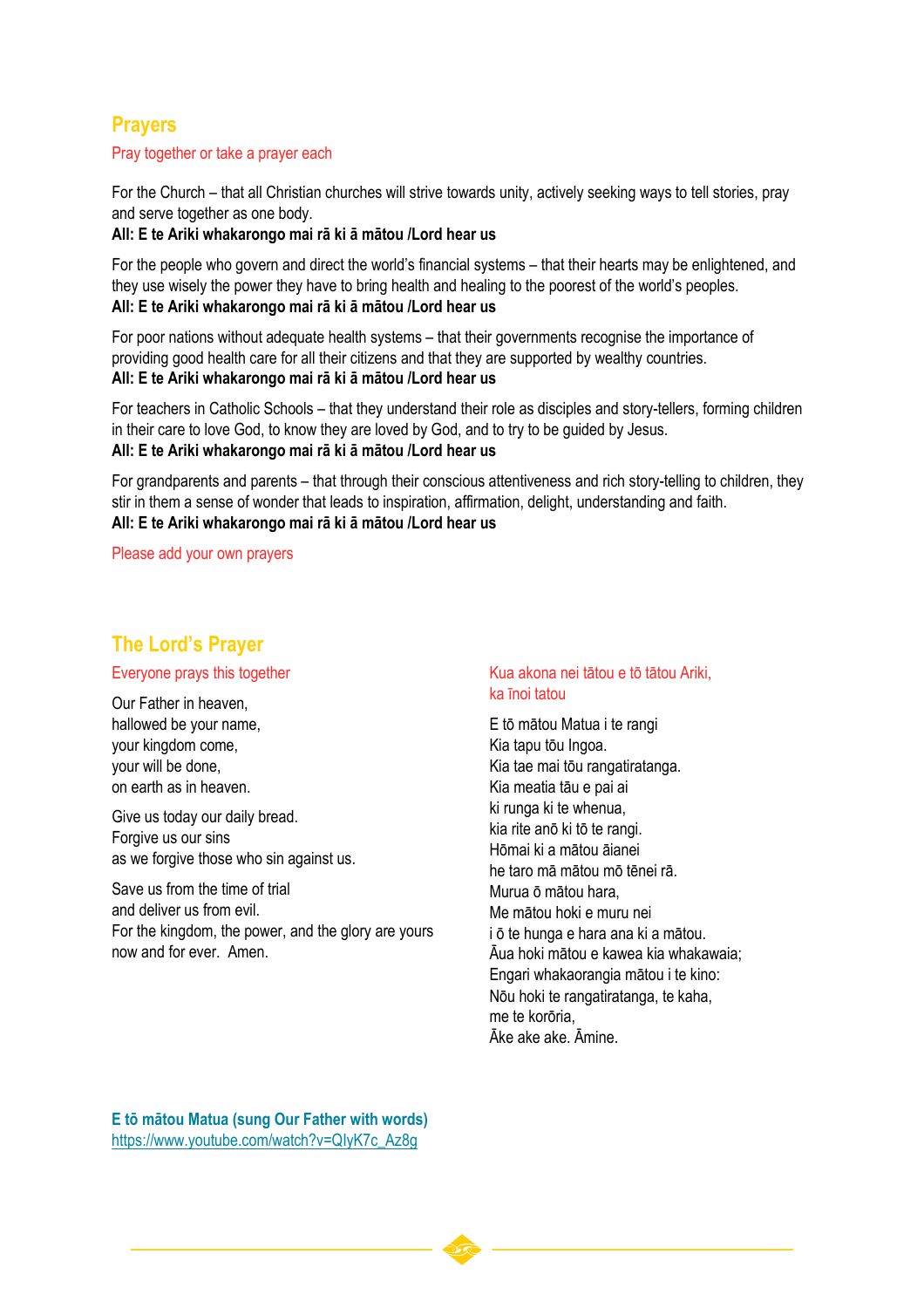## **A Seder Table Blessing**

If you wish, follow the ancient Jewish tradition of the Table Seder. Place the lit candle with the bread and cups of wine/juice on the table. Read the Prayer together or read a verse each.

## **Table Song: 'Remain in Me' (Angrisano & Stephan)**

<https://www.youtube.com/watch?v=eQOgb7x9KHg>

Remain in me, I am the vine. Remain in me; you shall have life. You are the branches, bear fruit for all to see. I am the vine, remain in me.

No branch can live without the tree nor grow or serve apart from me. This I have told you that you may see my love in you, your joy complete.

No longer slaves, I call you friends. I shall be with you to the end. Keep my commandments; I dwell in you. So, now bear witness to the truth.

As I have done so you should do, So as to love as I love you. For in your witness, my love is shown, in simple ways, my heart made known.

As I died, so too shall you die. As I rose, so too shall you rise. Do not be troubled, your eyes have seen. You trust in God, have trust in me.

I am the way, the truth, the life. I am your living sacrifice. I offer freely my life for you. Go now and do what I would do.

*Angrisano & Stephan © 2013 OCP Publications All Rights Reserved A-625975 One License*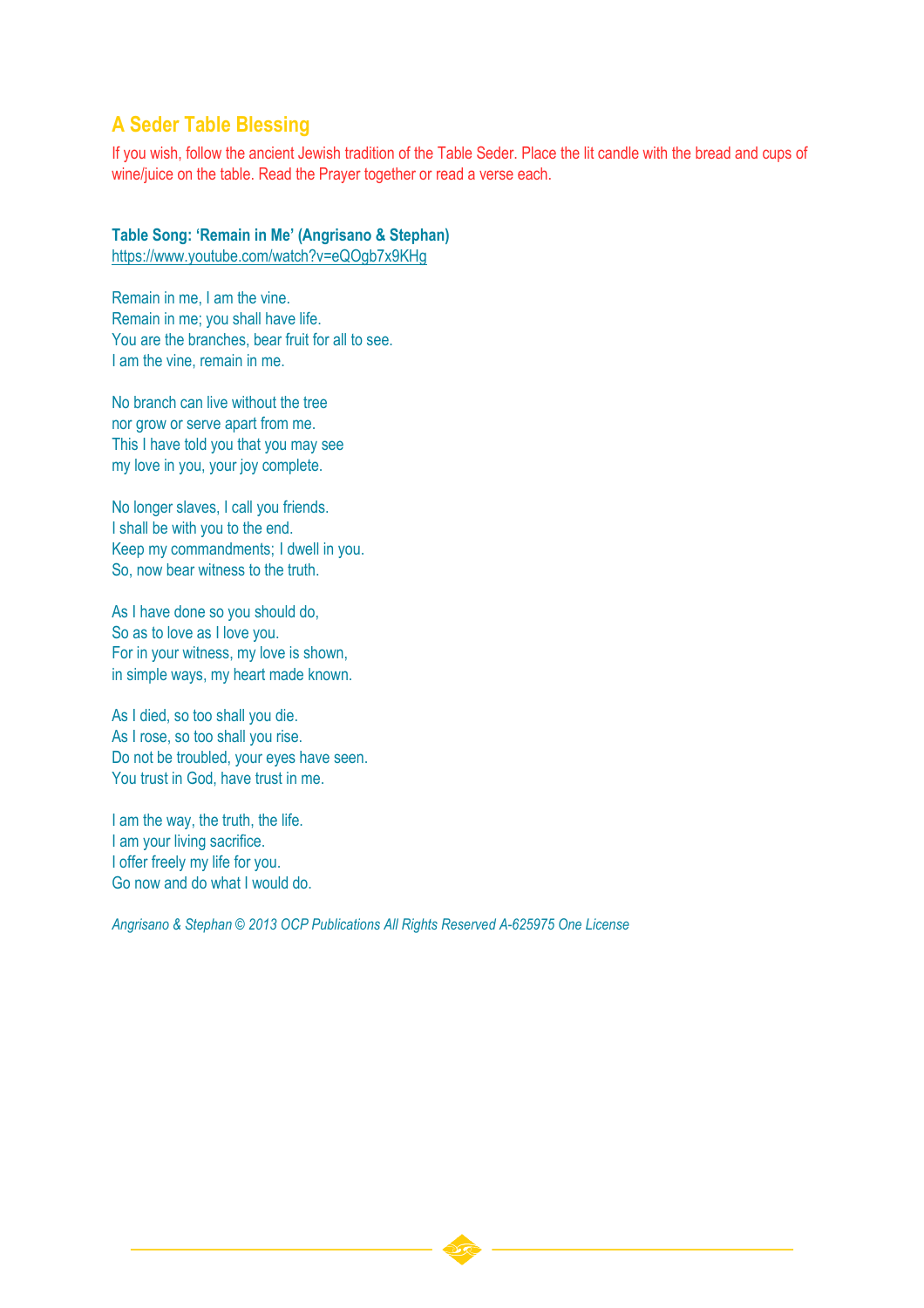#### **1st Century Prayer for household gatherings of Christians:**

We give thanks to you, our Father, For the life and knowledge which you have made known to us. Through Jesus, your servant, to you be glory forever.

For as this broken loaf was once scattered over the mountains and then was gathered in and became one, so may our church be gathered together into your kingdom from the very ends of the earth. Yours is the glory and the power through Jesus Christ forever.

Me whakapaingia e mātou ki a koe e te Matua, Mo te oranga me te mātauranga mou kia mōhiotia ai i a mātou. Mā to mātou Ariki, to pononga, ki a koe te kōroriatanga mo ake, ake.

Mo tēnei paraoa pakaru i marara ki runga i ngā maungā ā i kohikohi ana ki roto, kātahi te kōtahitanga, ka taea to tātou hāhi e whakakōtahi i ā tātou ki roto i tō rangatiratanga mai i ngā taha mutunga o te ao. Nou hoki te kōroriatanga me te kaha mā Hehu

Karaiti to mātou Ariki mo ake, ake, ake.

Break the loaf into pieces and pass so each may take a piece to eat.

#### Take the cup of wine/juice saying;

We give thanks to you, our Father, For the holy vine of David, your servant, which you have made known to us. Through Jesus, your servant, to you be glory forever Amen!

Me whakapaingia i ā mātou ki a koe, to mātou Matua, Mo te karepe o Rāwiri, to pononga, i whakamōhiotia

i a ia i ā mātou. Mā to mātou Ariki, to pononga, ki a koe te kōroriatanga mo ake, ake. Amene.

Pass the wine/juice so each may drink of the one cup.

#### **Prayer of thanksgiving**

We give thanks, O Holy Eternal One, for your holy name and Spirit which you have made to dwell in our hearts, and for the knowledge and faith and life which you have made known to us. Through Jesus, your servant, to you be glory forever.

Me whakapaingia e mātou e te Tapu Kotahi te Tika, Mo tou ingoa tapu me te wairua i uru atu ki ōu mātou ngākau, Me te mātauranga te whakapono me te ora i tae te mōhiotia i a mātou. Mā to mātou Ariki, to pononga, ki a koe te kōroriatanga mo ake, ake.

You are the one who created all beings, you have given food and drink to the human family that there may be joy and thankfulness. But to us, you have given spiritual food and drink, and life eternal though your servant Jesus. Above all things we give thanks to you because you are love: to you be glory forever.

Mou i hangaia i a mātou, i hōmai e koe i a mātou to whanau tāngata ngā kai, me ngā inu ā ka harikoa me mauruuru mātou. Ēngari ki ā mātou, nau i hōmaitia e ngā kai, ngā inu wairua, me te oranga tonutanga mā to mātou Ariki mā Hehu Karaiti. Kei runga noa ngā mea katoa ā ka hoatu ki ā koe te whakapaingia natemea ko koe te aroha, ki a koe te kōroriatanga mo ake, ake.